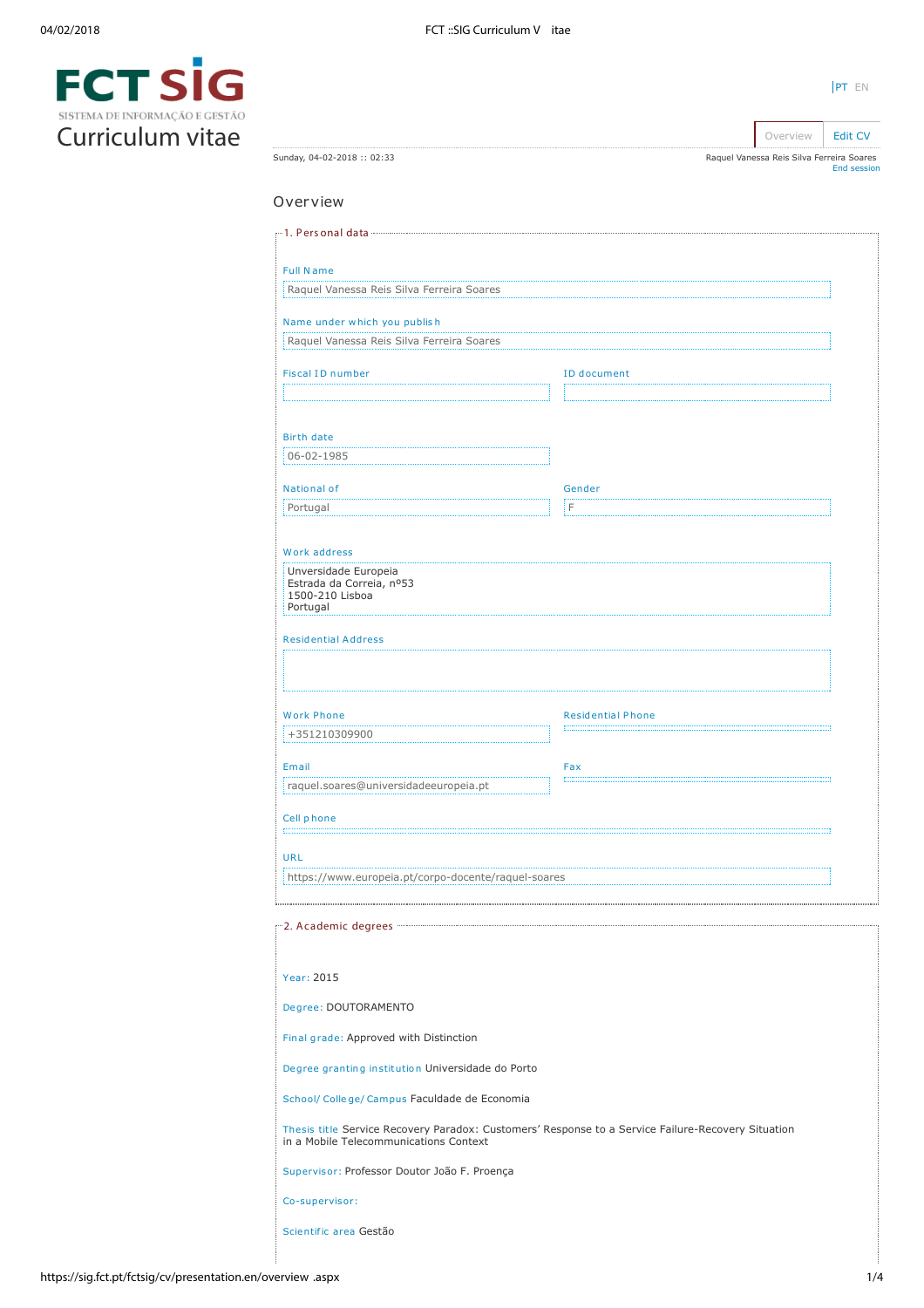# 04/02/2018 FCT::SIG Curriculum Vitae

| <b>Year: 2010</b>                                            |
|--------------------------------------------------------------|
| <b>Degree: MESTRADO</b>                                      |
| Final grade: 17                                              |
| Degree granting institution Universidade Católica Portuguesa |
| <b>School/College/Campus Other</b>                           |
| Thesis title Brand Image - Renova Case Study                 |
| Supervisor: Professora Doutora Ana Corte-Real                |
| Co-supervisor:                                               |
| <b>Scientific area Marketing</b>                             |
| <b>Number of curricular years 2</b>                          |
| <b>Program title Master in Marketing</b>                     |
| <b>Year: 2007</b>                                            |
| <b>Degree: LICENCIATURA</b>                                  |
| Final grade: 14                                              |
| Degree granting institution Universidade Católica Portuguesa |
| School/College/Campus n/a                                    |
| <b>Thesis title O caso Apple</b>                             |
| <b>Supervisor:</b>                                           |
| Co-supervisor:                                               |
| Scientific area Gestão                                       |
| <b>Number of curricular years 4</b>                          |

| —3. Previous activity and current status ————— |                                                                                                      |                                                                           |  |
|------------------------------------------------|------------------------------------------------------------------------------------------------------|---------------------------------------------------------------------------|--|
| Período                                        | Cargo, categoria ou actividade                                                                       | <b>Instituição</b>                                                        |  |
| $01 - 9 - 2015$ a $01 -$<br>$9 - 2016$         | Pedagogical Director                                                                                 | Escola de Ciências Empresariais e Sociais da<br>Universidade Europeia     |  |
| $01 - 9 - 2013$ a $01 -$<br>$9 - 2015$         | Coordinator: Technical and Tourism<br>Management Programme<br>Committee member - Marketing Programme | Universidade de Aveiro                                                    |  |
| $9 - 2013$                                     | 01-9-2008 a 01- Vice-Dean of the Marketing Programme<br>Committee                                    | Universidade de Aveiro                                                    |  |
| $02 - 9 - 2007$ a $01 -$<br>2-2008             | <b>Management Control</b>                                                                            | Finicrédito, Instituição Financeira de Crédito, S.A.<br>- Grupo Finibanco |  |
| $01 - 2 - 2007$ a $01 -$<br>9-2007             | Financial Department, Accounting                                                                     | Finicrédito, Instituição Financeira de Crédito, S.A.<br>- Grupo Finibanco |  |
| $01 - 2 - 2005$ a $01 -$<br>1-2007             | Central Department of credit proposals                                                               | Instituição Financeira de Crédito, S.A. - Grupo<br>Finibanco              |  |

4. Area of scientific activity Dean - Escola de Ciências Empresariais e Sociais da Universidade Europeia. Assistant Professor - Marketing and Strategy.

| <b>Domain of specialization</b>                  |  |
|--------------------------------------------------|--|
| Marketing and Strategy.                          |  |
| <b>Current research interests</b>                |  |
| Services Marketing, Consumer behavior, branding. |  |
| Other professional interests/activities          |  |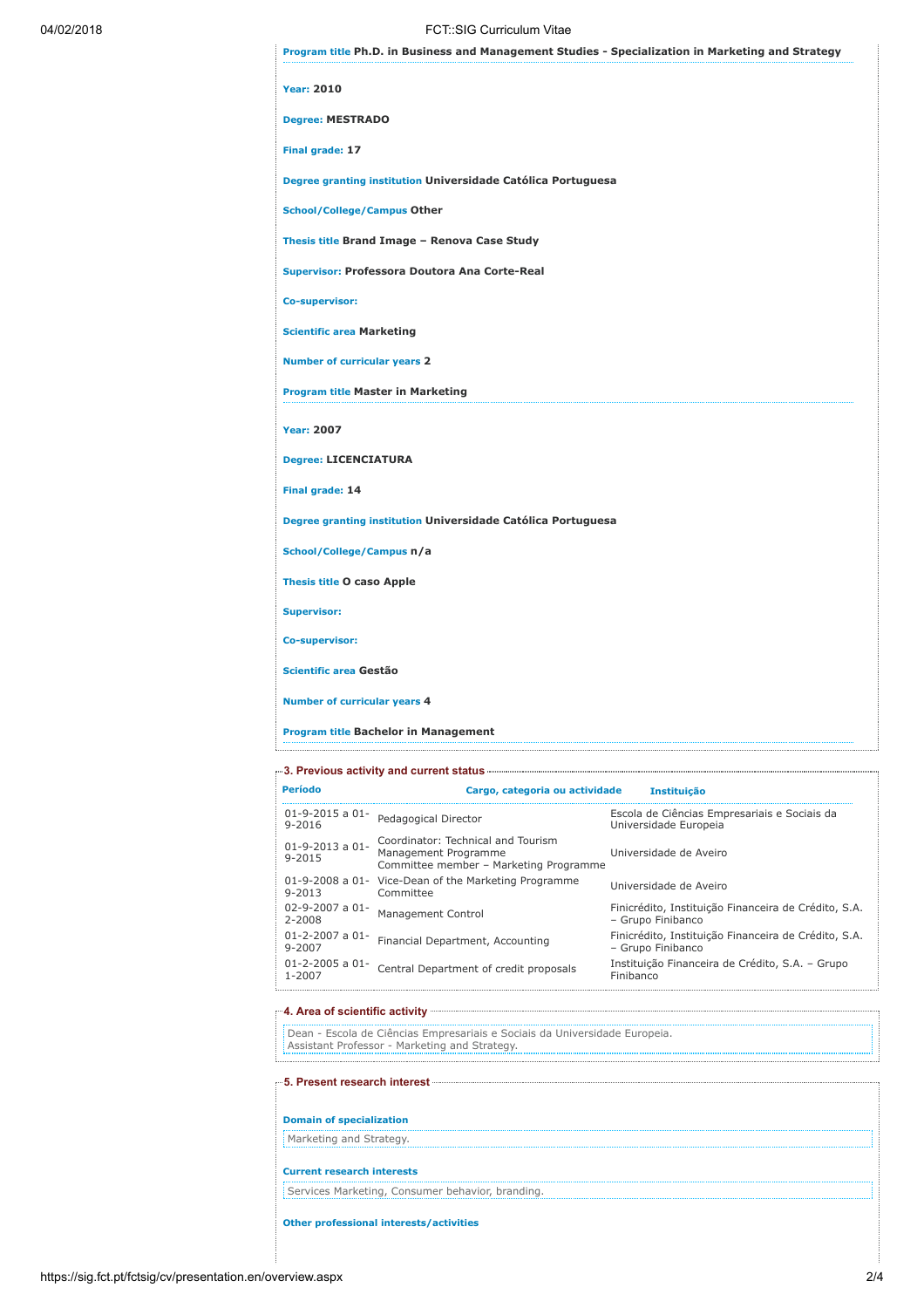## 04/02/2018 FCT::SIG Curriculum Vitae

Organizing Committee and Scientific Committee member – ICIEMC 2016 (International Conference on Innovation and Entrepreneurship in Marketing and Consumer Behaviour), Universidade Europeia, Lisbon, Portugal.

Reviewer – 25th International Business Information Management Conference (indexed by ISI and Scopus); European Academy of Management 2016.

## 6. Experience as scientific adviser

2016-present: Thea Francisca Schattner - "To what extent do the type of traveller and the generation influence the intentions to invoke service guarantees? A study in the hospitality context" - Escola de Ciências Empresariais e Sociais da Universidade Europeia.

Master

**PhD** 

2016-2017: Miguel Oliveira Maneira - "SHOP-CHOPcomunidade virtual de descontos, leilões e compras

coletivas" - Escola de Ciênciais Empresariais e Sociais da Universidade Europeia. 2016-2017: Mafalda Beatriz da Cruz Tavares - "E-RECRUITMENT: A PERCEÇÃO DA GERAÇÃO Y SOBRE OS COMPORTAMENTOS NO FACEBOOK E LINKEDIN" - Escola de Ciências Empresariais e Sociais da Universidade Europeia. 2016-2017: João Pedro Aleixo Ribeiro Mocho - "A influência do Instagram na escolha de um restaurante

na perceção dos seus utilizadores" - Escola de Ciências Empresariais e Sociais da Universidade Europeia. 2016-17: Pedro Manuel Marques - "A INFLUÊNCIA DA ISO 9001 NA PERCEÇÃO DA QUALIDADE DE SERVIÇO" -

Escola de Turismo, Desporto e Hospitalidade da Universidade Europeia. 2015-16: Ana Filipa Lopes – "Shared Services Centres Fit and Dynamics Continued Evolution in Engineering Operations: The Yazaki Porto Technical Centre Case Study". - Faculdade de Economia da Universidade do Porto. 2014-15: Ana Filipa Sousa – "Evidências de comportamentos tribais na determinação da existência de tribos" – Faculdade de Economia da Universidade do Porto.

## 7. Participation in R&D projects

### Participação em projectos de investigação (coordenador/membro de equipas)

Project XUEP009903, CC 419800, Ref. P2016/UEM49 PI: Raquel Soares Universidade Europeia 01 April 2016 - 30 July 2017 Funding: 3500€

#### 8. Prizes and awards received

| 2014                                                                                           | Year | Name of the prize or award     | <b>Promoting entity</b>       |
|------------------------------------------------------------------------------------------------|------|--------------------------------|-------------------------------|
| University of Canberra at the 5th<br>International Research Symposium<br>in Service Management |      | Young Service Researcher Award | Service Innovation Lab at the |

## 9. Published works

**Artigos em revistas de circulação internacional com arbitragem científica**<br>Amaral, I., Soares, R. R. & Proença, J. F. (2018), "Business Model Innovation: Towars a conceptual framework", Tourism & Management Studies, Vol. 14, nº1, pp 80-93.

Soares, R. R., Zhang, C., Proença, J. F. & Kandampully, J., (2017), "Why Are Generation Y Consumers the Most Likely to Complain and Repurchase?", Journal of Service Management, Vol.28, Issue 3, pp. 520-540.

Soares, R. & Proença, J. F. (2015), "Does Service failure severity matter? Customer's response to service<br>recovery", Journal of Marketing Research and Case Studies, Vol. 2015 (2015), Article ID 709531, DOI:<br>10.5171/2015.70

**Artigos em revistas nacionais com arbitragem científica**<br>Silva, S. C. e Soares, R. R. (2012),"Havaianas – O impacto do reposicionamento da marca na estratégia de internacionalização da empresa", ECCH (European Case Clearing House), Ref. No. P511-107-1 and P511-107- 8.

Gonçalves, F. e Soares, R. (2009), "A relação entre o preço, proveniência e qualidade intrínseca em vinhos do Novo e do Velho Mundo", Revista Portuguesa e Brasileira de Gestão, nº2, pp. 29-38.

#### Publicações em actas de encontros científicos

Soares, R., Proença, J. F. & Lopes, F., (2017) "The ARA Model Interactions' Dynamics applied to Shared Services Centres in Engineering Operations: The Yazaki Porto Technical Centre Case Study" Proceedings of the Annual IMP Conference in Asia, 05 September – 08 September, Kuala Lumpur, Malaysia.

Amaral, I., Soares, R. R. & Proença, J. F., (2016) "Business Model Innovation: Towars a conceptual framework", Proceedings of the TMS, 16 August – 18 November, Olhão, Portugal.

Soares, R. R., Amaral, I. & Proença, J. F., (2016) "Business Model Innovation: Origin, Evolution and Further Research", Proceedings of the 32nd Annual IMP Conference – Change and Transformation of Markets, Networks and Relationships, 30 August – 03 September, Poznan, Poland.

Amaral, I., Soares, R. R. & Proença, J. F., (2016) "Business Model Innovation: Where do we stand?", Proceedings of the ISPIM Innovation Conference 2016, June 19-22, Porto, Portugal.

Soares, R. R., Amaral, I. & Proença, J. F., (2016) "Business Model Innovation: A Systematic Literature Review",<br>Proceedings of International Conference on Innovation & Entrepreneurship in Marketing and Consumer Behaviour, May 20-21, Lisbon, Portugal.

Soares, R. R., Proença, J. F. & Kannan, P.K., (2014), "The Service Recovery Paradox in a Call-Center context: Compensation and Timeliness in Recovering Mobile Customers". Proceedings of the 47th Hawaii International Conference on System Sciences, January 6-9, Hawaii, USA.

Soares, R. R., & Proença, J. F., (2014), "The impact of service failure severity on post-recovery behavior: the moderating role of gender and relationship age", Proceedings of the 23rd International Business Information Management Conference (IBIMA) on vision 2020: Sustainable Growth, Economic Development, and Global Competitiveness, May 13-14, Valentia, Spain. ISBN: 978-0-9821489-8-3.

Soares, R. R. & Proença, J. F., (2014), "Who is complaining and repurchasing? The role of demographic characteristics", Proceedings of the 5th International Research Symposium in Service Management (IRSSM5) –